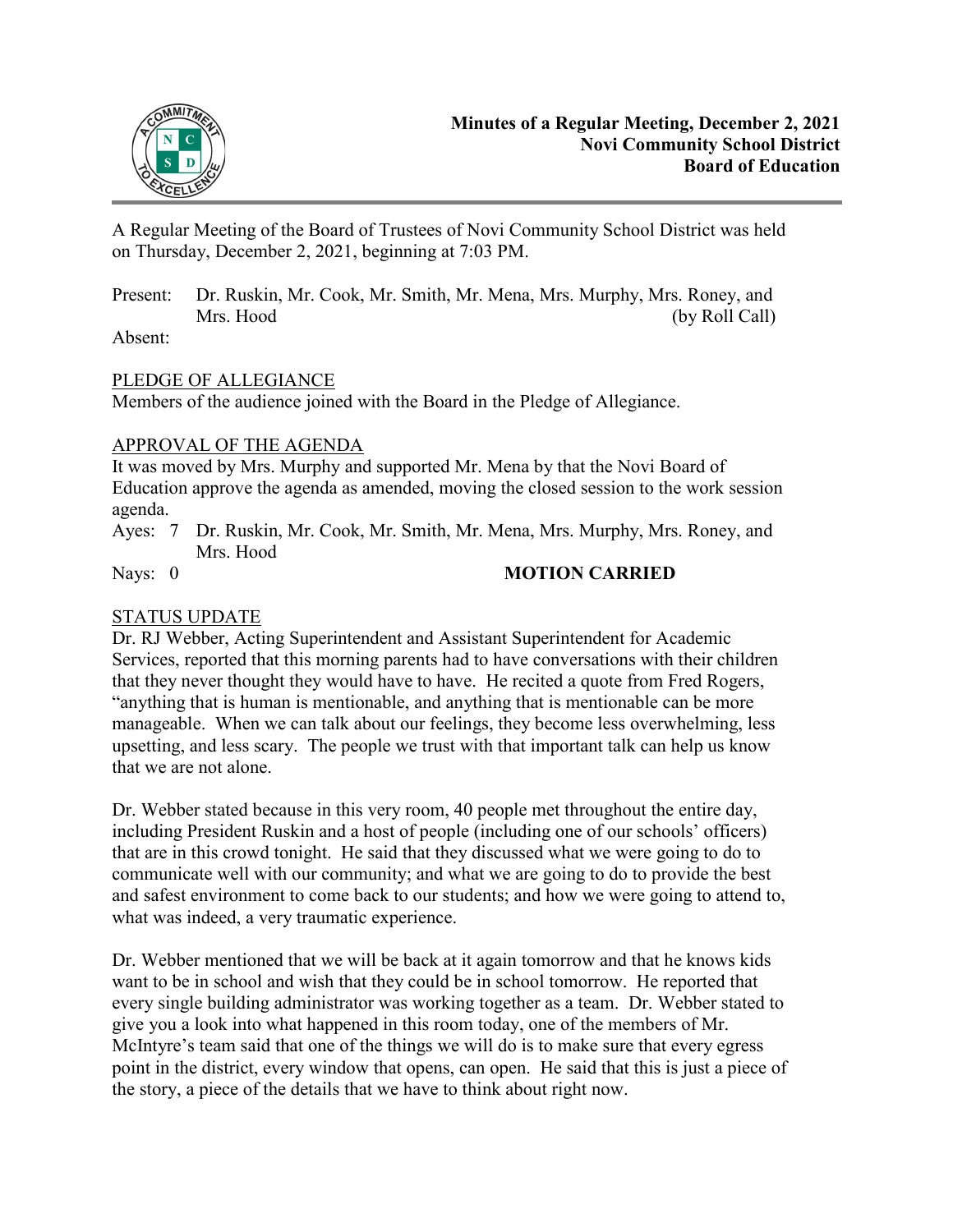Dr. Kinzer, Assistant Superintendent of Human Resources, reported that this morning the Oakland County Superintendent's met. He stated that they began with Participation from a number of level officials from the Governor and legislators from the Department of Education all pledging their support to districts in Oakland County. Dr. Kinzer said clearly we are at the epi center of what is happening and there were a lot of resources being made available to districts in Oakland County. He mentioned that then each superintendent gave a brief summary of what was happening in their district.

Dr. Kinzer reported that it became very clear that the vast majority of districts in Oakland County were closed today and will be closed tomorrow. He stated that the districts talked about the level of threat in their own communities as well as their perceptions of the feelings of students, staff, and community members. Dr. Kinzer said that it was clear that we are all in this together and that there is a lot of support from one district to another in this county. He mentioned that we are all facing very challenging circumstances together.

Mr. McIntyre reported that we cannot all be silos. He stated that we talked about the assets and the experiences that we have and one of the things that we talked about was transportation and changing the whole situation for this physical school year. He stated that the things are in place.

Dr. Webber reported that to give the community an idea of who was in the room today; we were having conversations with preschool through fourth grade; fifth, sixth, seventh, and eighth, and nine through 12; our special population students with IEPs; students with 504s; our English language learners. He stated that we have 55 languages spoken in the homes of our District. Dr. Webber said that these are the kinds of protocols and challenges we are talking about to keep our kids safe. He mentioned that Don Watchowski, our Athletic Director, pointed out that from 3:00 to 9:00 it is a whole other part of the school day.

Dr. Webber reported that we invited in today transportation as well as. He stated that they invited the union president to have some perceptive from our teachers and the Board president was there as well to observe and provide some input. Dr. Webber said that we are continuing to work on some pieces for the community, the most important in his mind, are resources for parents on how to work with their children as well as how we are going to work with our staff for when our children come back into our schools.

Dr. Ruskin reported that today's meeting here was really important to see happen. She stated that everybody with different perspectives. Dr. Ruskin said the observation piece, which took about an hour or so, was broken into K-4, 5-6, and 7-8. She mentioned that PreK-6 was put together and then the high school and it was very interesting to see the challenges that were being had at each level as we went down the line. Dr. Ruskin said that as the kids mature, the challenges became a different set of challenges that were observed yesterday in schools. She stated that it was enlightening and helpful.

Dr. Ruskin reported that the communication plan was talked about and the plan for the immediate response and future response. She said that Dr. Webber did a fantastic job of facilitating the meeting. Dr. Ruskin reported that there were a lot of people in the room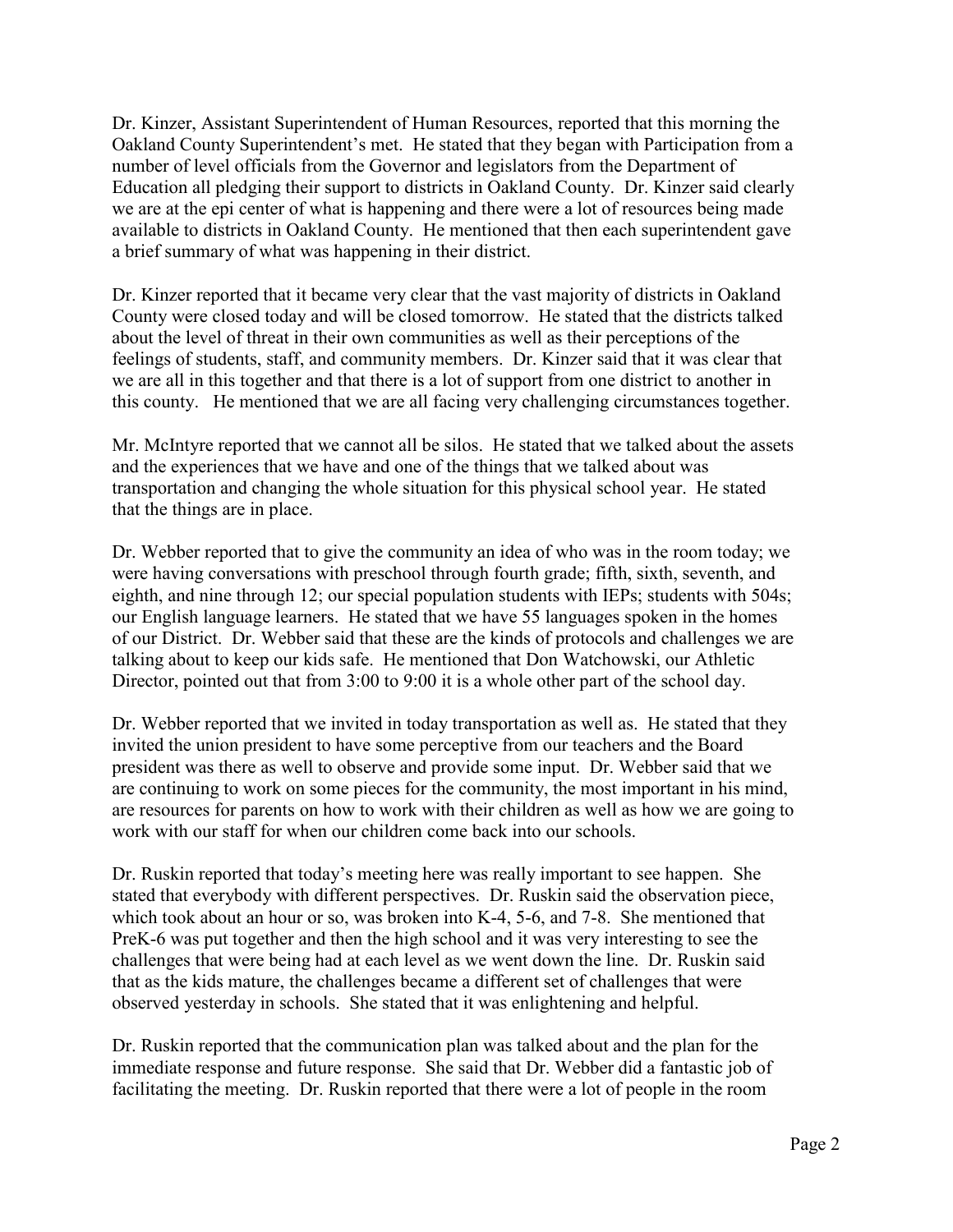with really great ideas and who care about our kids and gave good perspective on where we need to go from here. She said that not from a safety point, but from a point of supporting our whole school community.

Dr. Ruskin reported that one thing that she saw today that someone, who had gone back to school, had put out a small blurb. She stated just to give people a sense of why it is so important that we get this right and work to make sure our staff and students feel safe and cared for. Dr. Ruskin said that a teacher (not a Novi teacher) said they came back to school today and it was a very messy day. Sixteen of his fifth grade students were with social workers; kids with past trauma were reliving it; kids were drawing pictures of their feelings, and the graphics the teachers were seeing were horrific (as they put it); three of the kids stayed home; one girl in the class left terrified.

Dr. Ruskin stated that it just shows that although people might wonder why you just can't get back in the classroom and get back after it, that the students need this time and our staff needs this time, so we are going to do that as a District this time.

Dr. Webber stated, here is the reality. He reported that we have come out of the pandemic of almost two years. Dr. Webber said that the people we are working with and serving are raw. He said that we are going to get this right for your kids and for our staff and for each other. Dr. Webber mentioned that being in school, being a teacher, through that whole piece, there is a different angle on it. He said that as he mentioned, 50 district were engaged in conversation that they never thought they would have to have.

Dr. Webber stated that we are in this together. He said that if he reflects on the past few months and some contentious moments in this room, it is time to become what we need to become for our kids which is a unified group or people who care deeply about making sure they are okay and we are okay. Dr. Webber mentioned that they deserve it.

Dr. Webber reported that he was an educator and educators can speak to this; just because a student may say they are okay, I'm okay, I'm alright, well draw out your feelings and that is what we find. He stated that here is the beauty and this is amazing thing; it is not just our District but public education in general, we can do something about this in a way to help our children and help our families and we will and we have great people to do it. Dr. Webber said people on this Board, all the way through our entire District; our parents are vested and they care.

Dr. Webber mentioned that his prediction is that we are absolutely going to come together on this as a community and we are going to do everything we possibly can to make sure our kids can look at their school as a place that brings joy, wonder and awe. He said and the parents when they drop them off they know, as we do, that they are okay and that is what we are going to get after.

Dr. Webber reported that tomorrow, in this very room as well, that same group of people will be meeting and dispersing to get after it again for a full day and how we attend to the needs of parents, Board members, families, our kids, and ourselves because, as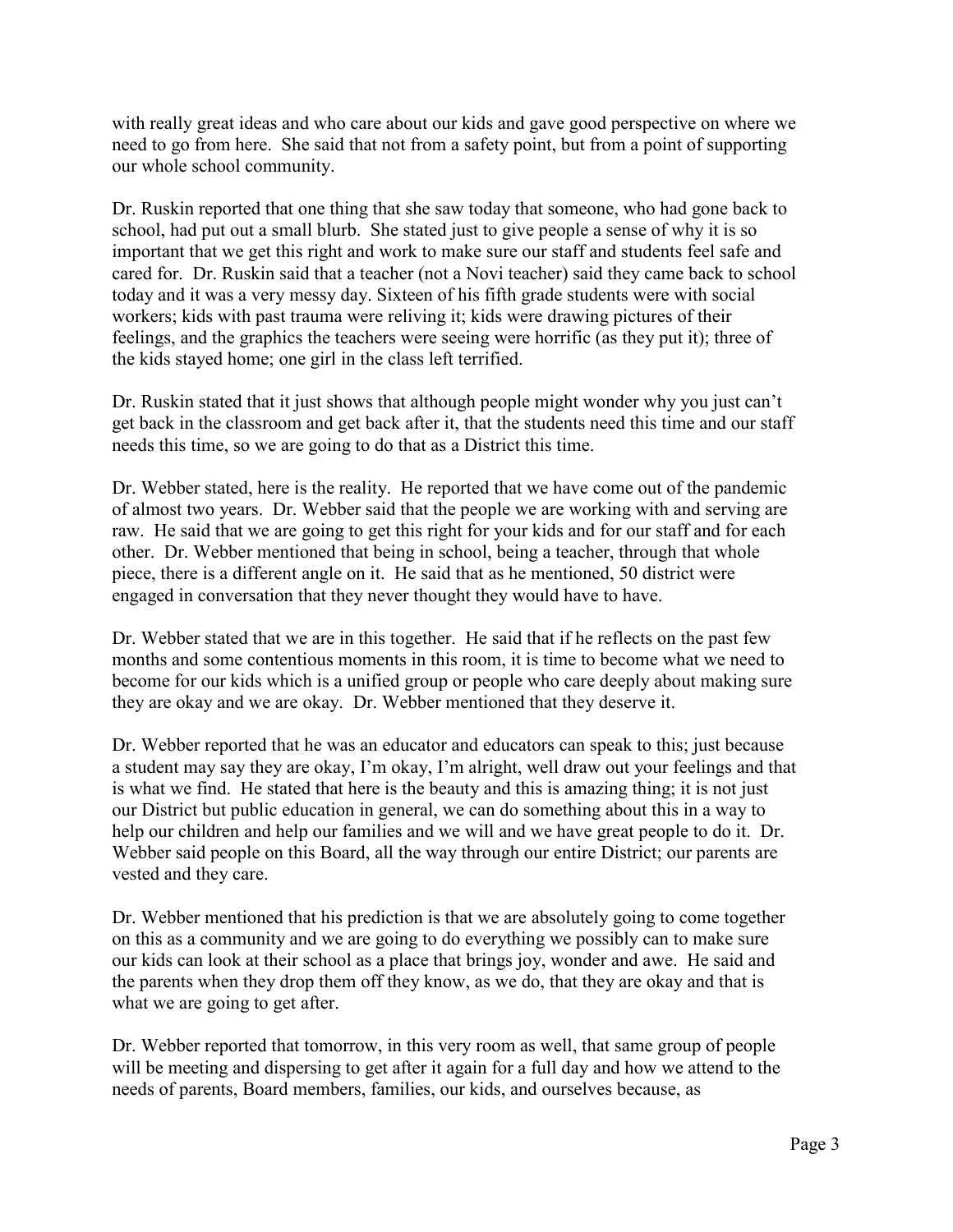administrators, he had seen his own colleagues go through heck in the past couple of years. He stated that part of this, as well, is making sure the people who are running our buildings, running our division, our programs and our groups are well as well.

Dr. Webber said that we are going to be okay; it is not going to be easy. He mentioned that Julie Warren, back there, our SRO, and she is going to stick around and meet with us later on tonight. Dr. Webber reported that they were going to have some conversation with the Board. He stated that for the folks who do not think there is a place for police in the schools, they are wrong. Dr. Webber said that Jon Zabick and Julie Warren, today, were invaluable in our conversations; helping us to see what we can do to protect our kids

### COMMENTS FROM THE AUDIENCE RELATED TO AGENDA ITEMS

There was one comment from the audience who expressed her gratitude to the administration and the Board.

### CONSENT AGENDA ITEMS

Items included in the Consent Items are those which have previously been considered by the Board in committee or at a prior meeting, or of such a routine nature, that discussion is not required. Board members may request that any items be removed from Consent Items for further discussion, if additional information is needed or available.

# **CONSENT ITEMS**

A. Approval of Minutes

- a. Regular Meeting Minutes of November 18, 2021
- b. Closed Session Minutes of November 18, 2021
- B. Approval of Bills
	- a. Report September 2021
	- b. Check Register for September 2021
	- c. Purchase Card Report for August 1, 2021 through August 31, 2021
	- d. Report October 2021
	- e. Check Register for October 2021
	- f. Purchase Card Report for September 1, 2021 through September 30, 2021
- C. Approval of Field Trip(s)
	- a. Michigan Thespian Festival December 10-11, 2021
	- b. Washington D.C. Trip November 8-11, 2022

It was moved by Mr. Smith and supported by Mrs. Murphy that the Novi Community

Schools Board of Education approve the Consent Item(s) as presented.

Ayes: 7 Dr. Ruskin, Mr. Cook, Mr. Smith, Mr. Mena, Mrs. Murphy, Mrs. Roney, and Mrs. Hood

### Nays: 0 **MOTION CARRIED**

# ACTION ITEMS

Personnel Report

Gary Kinzer, Assistant Superintendent of Human Resources, presents for your consideration the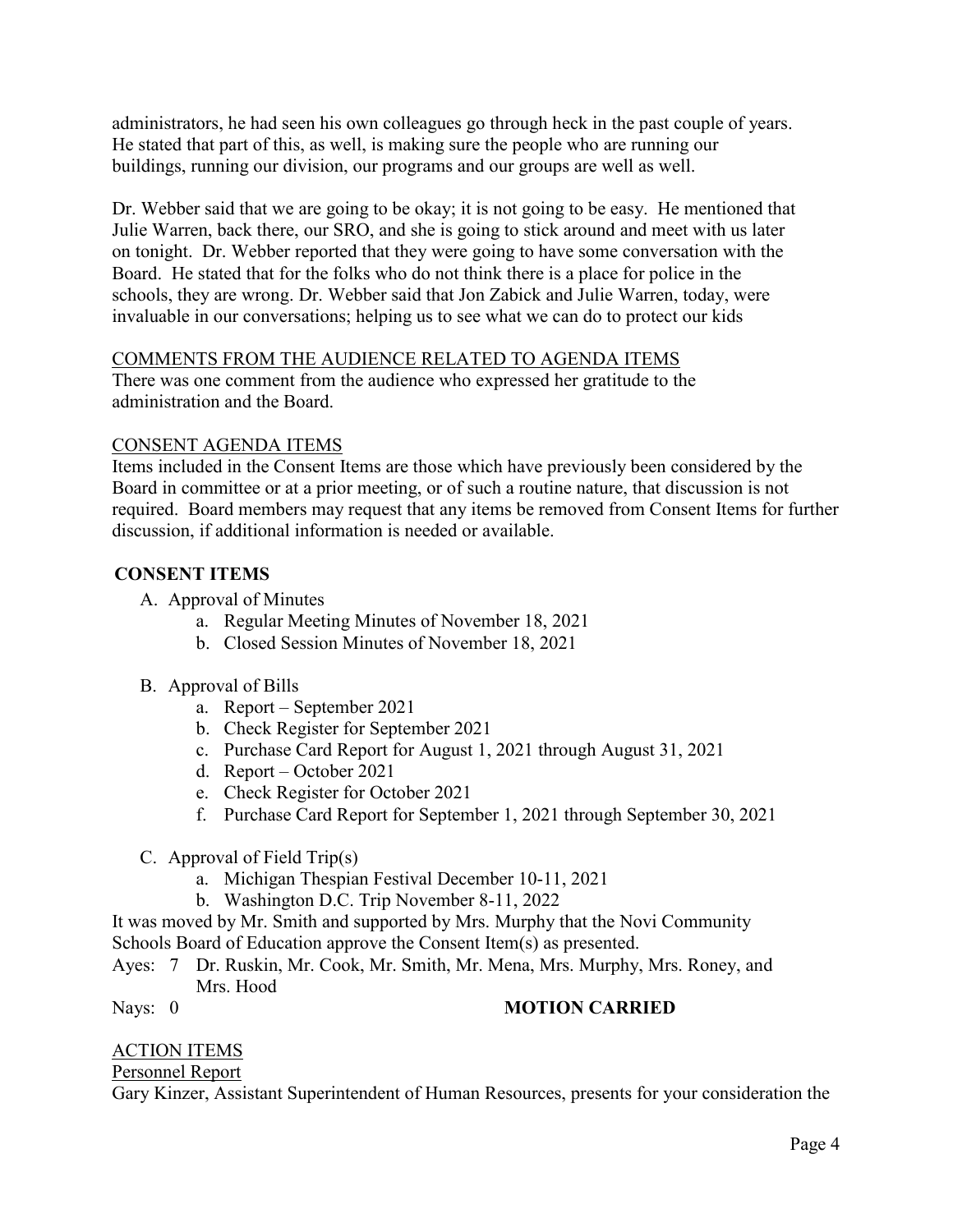following personnel changes:

### **A. New Hires**

| <b>Name</b>    | <b>Bldg.</b> | <i><b>Assignment</b></i>      | <b>Reason</b> | Rate | <i>Effective</i> |
|----------------|--------------|-------------------------------|---------------|------|------------------|
| Anglin, Alice  | НS           | Food Science Teacher New Hire |               | МA   | $01 - 03 - 22$   |
| Welch, Claudia | ЭH           | Social Worker                 | New Hire      | MА   | 12-06-21         |

#### **B. Retirements and Resignations**

| <u>Name</u>     | <b>Bldg.</b> | <i><b>Assignment</b></i>   | <b>Reason</b> | <b>Effective</b> |
|-----------------|--------------|----------------------------|---------------|------------------|
| Cadena, Lydia   | НS           | History/Journalism Teacher | Retired       | $01-31-22$       |
| Condon, Leslie  | MS           | Counselor                  | Retired       | $06-10-22$       |
| Pennycuff, Todd | НS           | P.E. Teacher               | Retired       | 12-17-21         |

It was moved by Mr. Smith and supported by Mrs. Roney that the Novi Community School District Board of Education adopts the personnel report recommendations as presented.

| Ayes: 7      | Dr. Ruskin, Mr. Cook, Mr. Smith, Mr. Mena, Mrs. Murphy, Mrs. Roney, |
|--------------|---------------------------------------------------------------------|
|              | and Mrs. Hood                                                       |
| $\mathbf{r}$ | $\mathbf{1}$ formal $\alpha$ in primer                              |

#### Nays: 0 **MOTION CARRIED**

#### 2021-22 Board of Education Meeting Schedule Revision

On September 9, 2021, the Board approved the 2021-2022 revised meeting schedule that included the rest of the 2021-2022 school year. A schedule conflict has appeared for June 2, 2021. That is the same date as the Novi High School Commencement Ceremony at EMU.

It is being recommended that June 2, 2021 be rescheduled for June 9, 2021.

This came before the Board at their November 18, 2021 Board meeting for information and discussion. It comes back tonight for Board action

These meetings will be held at the Educational Services Building, located at 25345 Taft Road, Novi Michigan 48374. The tentative schedule includes the proposed dates that will change.

It was moved by Mr. Mena and supported by Mrs. Murphy that the Novi Community School District Board of Education, approve the revised Board meeting schedule as presented.

Ayes: 7 Dr. Ruskin, Mr. Cook, Mr. Smith, Mr. Mena, Mrs. Murphy, Mrs. Roney, and Mrs. Hood

# Nays: 0 **MOTION CARRIED**

### INFORMATION AND DISCUSSION

Novi Meadows Addition and Renovation Structure Cabling Project

IDS worked with the district technology staff, building administration, TMP, and Oakland Schools Technology to determine the structured cabling system for the Novi Meadows addition. The cabling acquired and installed will provide the necessary infrastructure for classroom and office data, wireless access, security cameras, and electronic signage.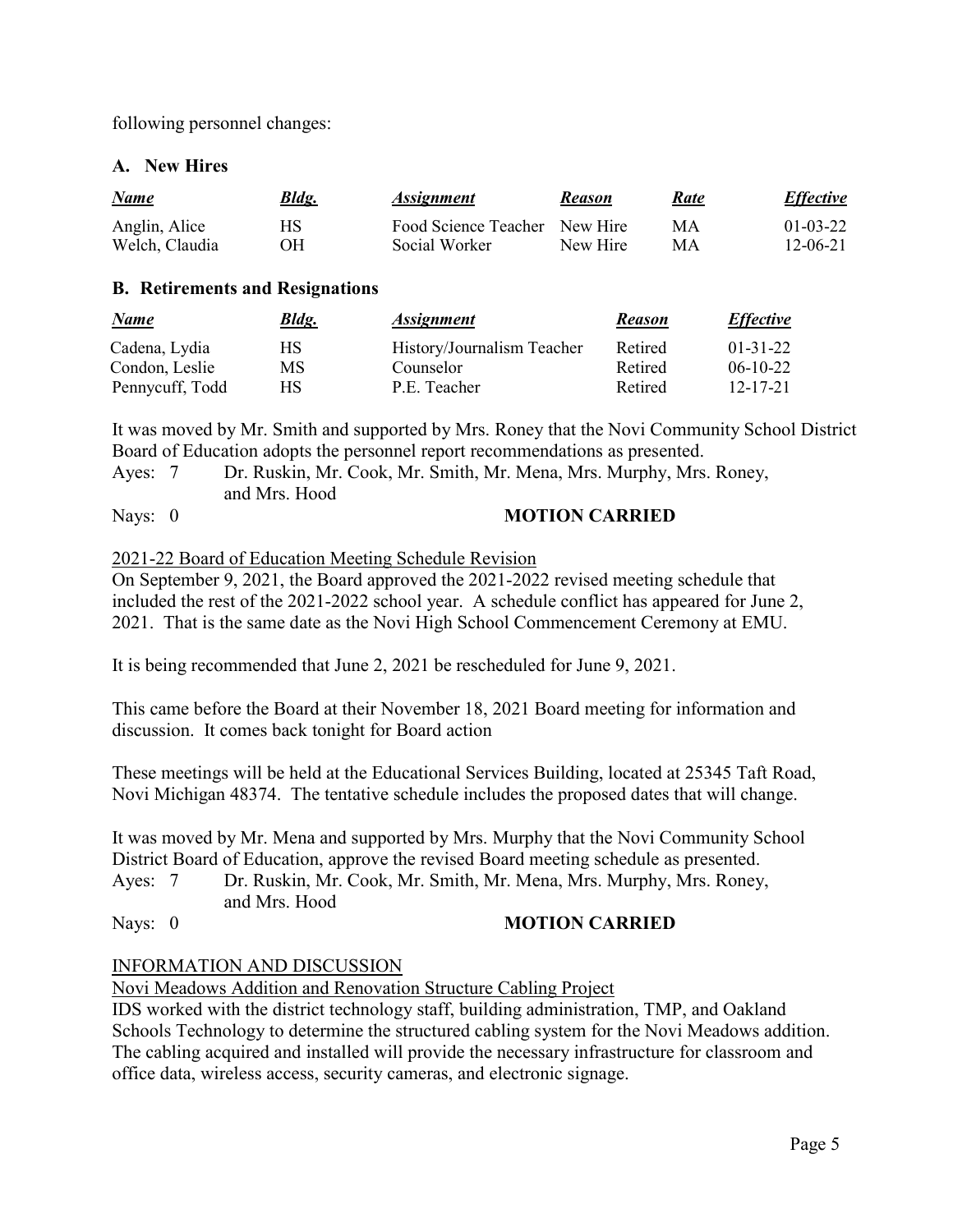On Tuesday November 9, at 2:00 PM, the received bids were opened and publicly read. The six firms that submitted bids were: AmComm Telecommunications, Capricorn Diversified Systems, Complete Interactive Technologies, Infinity Technology Group, Moss Audio, and Technology Solutions Unlimited.

The base bid received were:

|                                | <b>Bid Bond</b> | <b>Familial</b>   | <b>Affidavit of</b> | <b>Base Bid</b> |
|--------------------------------|-----------------|-------------------|---------------------|-----------------|
| <b>Bidder's Name</b>           |                 | <b>Disclosure</b> | Compliance          |                 |
| Moss Audio                     | Yes.            | Yes               | <b>Yes</b>          | \$87,762.07     |
| Complete Interactive Tech. Yes |                 | Yes               | Yes                 | \$90,492.83     |
| Amcomm Telecomm.               | Yes.            | Yes               | <b>Yes</b>          | \$94,500.00     |
| Capricorn Diversified          | <b>Yes</b>      | Yes               | Yes                 | \$96,750.00     |
| <b>Infinity Tech Group</b>     | Yes             | Yes               | Yes                 | \$102,493.00    |
| Technology Solutions Unl. Yes  |                 | Yes               | Yes                 | \$117,609.00    |

IDS recommends award of the Meadows Addition Structured Cabling project be awarded to Moss Audio in the amount of \$87,762.07. The project is within the established budget for the scope of the bond projects.

IDS also recommends a district managed contingency of \$17,553. This is 20% of the award based on potential modifications that may be necessary due to delays in construction.

The total award for this project is \$105,315.07

# COMMENTS FROM THE AUDIENCE

There one (1) comment from the audience this evening expressing her sincere gratitude for all that the administration and the Board has done for the past couple of years and continues to do.

# ACTING SUPERINTENDENT REPORT

Dr. RJ Webber, Acting Superintendent and Assistant Superintendent for Academic Services, expressed his gratitude to the parent and our kids. He stated that they are being asked for a lot as well right now and we will find where we need to get to. Dr. Webber said when he thinks of our administrators, our teachers that gratitude means a tremendous amount after the past two years. He mentioned that we will continue to do it as well because it is just how we are wired. Dr. Webber sent so much love to everybody out there, to your families through this difficult week and he appreciates what Dr. Ruskin read.

Dr. Webber reported to the community that we will be going into a closed session to have a conversation about what we are doing, how we protect your children and our staff and to bring some detail with Det. Warren as well. He, again, thanked the people today who came in and gave their all while they left their own kids at home. Dr. Webber stated that people who are coming to keep your kids safe are leaving their kids home.

# ADMINITRATIVE REPORTS

Mr. Greg McIntyre, Assistant Superintendent of Business and Operations, reported that today was the moment of truth and he was very appreciative of our team and the work that they were able to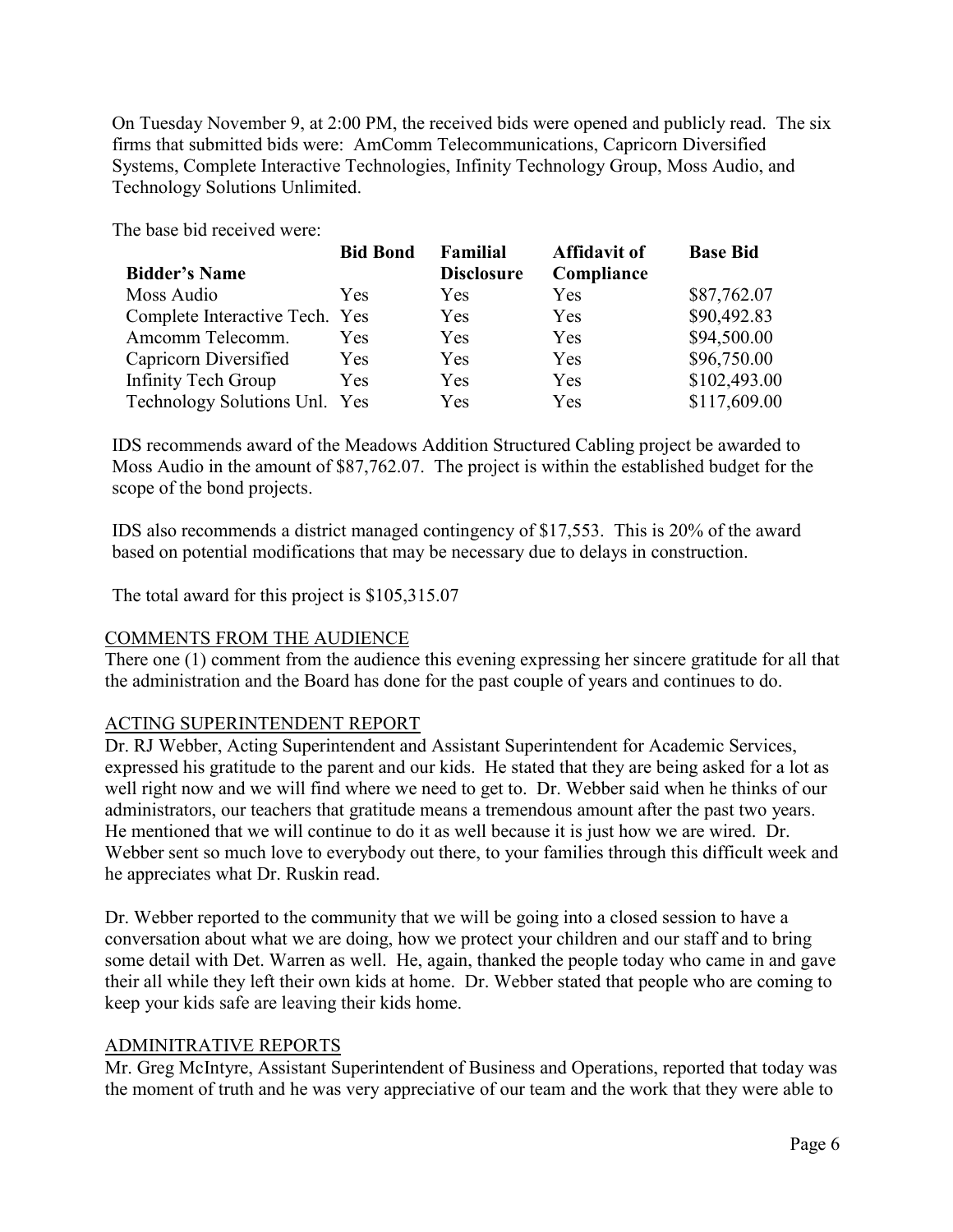do today. He expressed his gratitude to Dr. Webber for taking the lead. Mr. McIntyre stated that his leadership was exceptional. He said that tomorrow, we will have the opportunity to engage in similar conversation with teachers and administrators. Mr. McIntyre mentioned that he is equally excited about those conversations because great work will happen tomorrow as well.

Mr. McIntyre expressed his gratitude to Dr. Ruskin, Jon Zabick, and Julie Warren for stepping up to the plate and getting it done. He stated that he is so proud of everyone and now we are ready to rock and roll.

Dr. Gary Kinzer, Assistant Superintendent of Human Resources, expressed his appreciation to the team and the work that they were able to take on. He reported that Dr. Webber's leadership was exceptional. Dr. Kinzer stated that talented and very dedicated administrators stepped up to the plate as they have done for a long time. He said that tomorrow they would have the opportunity to engage in similar conversations with our teacher and our staff. Dr. Kinzer mentioned that he was equally excited about those conversations because great work will happen tomorrow as well. He reported that there is no doubt in his mind that we will be prepared for our students next week.

## BOARD COMMUNICATION

Mr. Cook, Board Vice-President, reported that the hockey coach had his  $100<sup>th</sup>$  win. He stated that that is a milestone that should be celebrated.

Dr. Danielle Ruskin, Board President, reported that she did not want to reiterate what everyone had said, but that she saw amazing work being done today. She stated that it was not just one individual or one leader, but it was a team and that is what is important. Dr. Ruskin said that one of the comments that came out of today was if you noticed yesterday, at school, things were kind of even keel with hills and valleys and people were in shock and just trying to understand how their day was going to look, whether it be staff members or students.

Dr. Ruskin stated then they went home and social media can make things spiral out of control especially for teenagers and things got real ramped up and by the evening things were in the space where kids' anxiety and staff members' and parents' anxieties were extremely high.

She mentioned that she has been watching very closely Mike Bouchard's news conferences and he is doing an exceptional transparent job of sharing information with the community and today he shared a few things. Dr. Ruskin reported that he said it is important to remind your kids that social media comments of things that they think are funny and putting things on social media is not funny. She stated that making a threat because you may think you will not have to go to school the next day is problematic. She stated that the prosecutor was there and she was very stern and said that it is a 20-year felony, so a 12, 13, or 14, or 16 year olds who makes a slight mistake, can impact their lives forever.

Dr. Ruskin said that it is important for parents to have these conversations and those are good reminders and that is part of our role as people who raise these children in our community to just remind them of those things. She mentioned that one of the other facts he made really clear because the social media did spiral out of control, where people are sharing screenshots and things like that, is he does not want to detour people from sharing, but sharing them amongst each